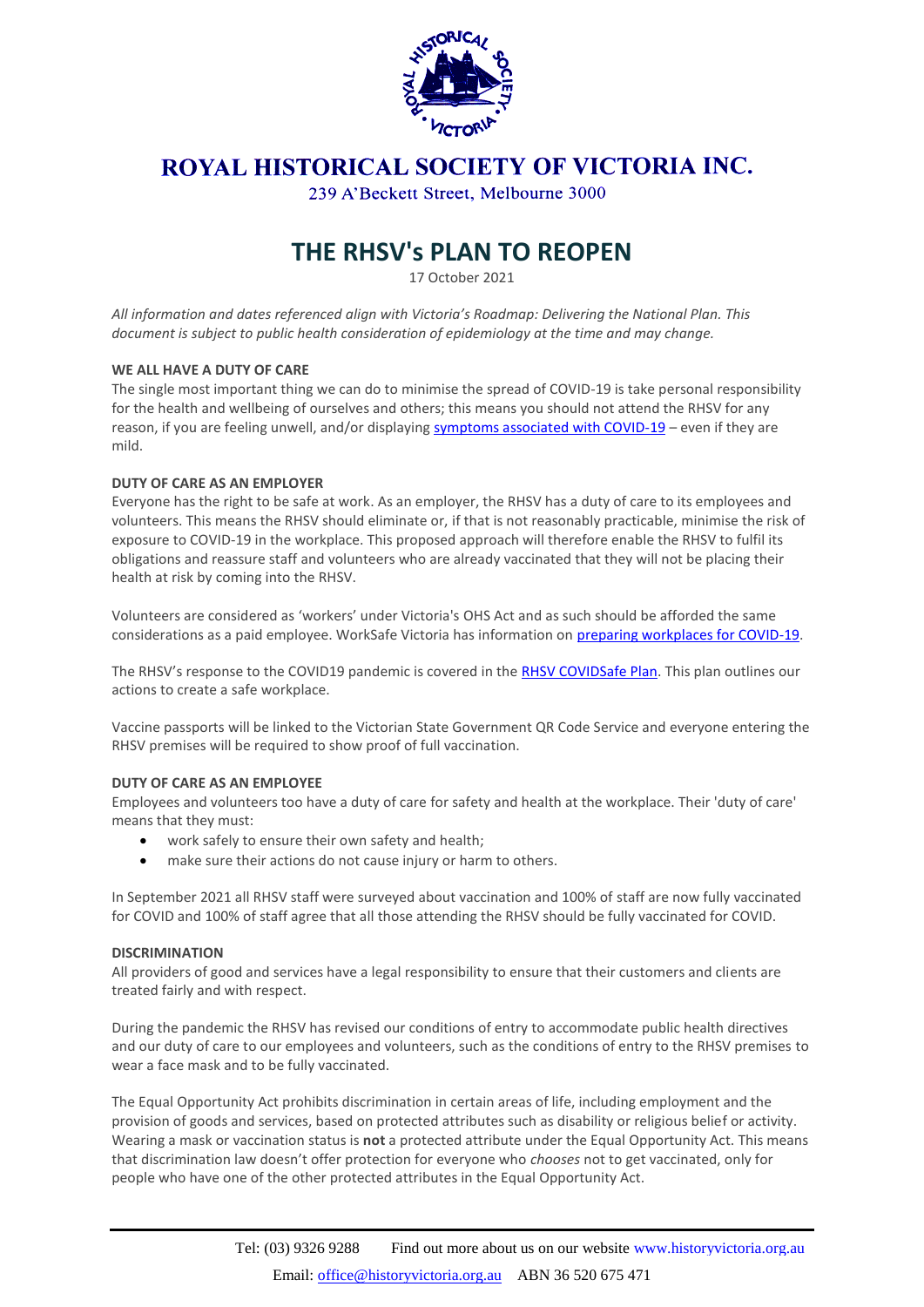The current state and territory public health orders provide that if you have a medical condition or a disability that requires you to keep your face uncovered, this is a lawful exemption to having to wear a face mask. Ditto vaccination.

So, whilst wearing a mask and/or vaccination status are **not** protected attributes under the Equal Opportunity Act, disability *is* a protected attribute and the only reason for obtaining a legal exemption from wearing a mask or being vaccinated is for medical or mental reasons ie a disability-related reason.

Therefore, if someone wishing to enter the RHSV says that they are exempt from wearing a mask or from vaccination, the RHSV will not require proof of their vaccination status or ask them to wear a mask as this *is* discrimination. However, the RHSV still upholds our conditions of entry which disallow non-maskwearers or those not vaccinated from entering our premises although we will, at all times, strive to offer viable off-premises alternatives.

#### **Alternatives to attending the RHSV premises in person**

- All our council and committee meetings will continue to be offered on Zoom (they will most likely be hybrid meetings).
- The RHSV will continue to deliver only online or digital events during 2021. When we reopen in 2022, on-site events will start again in February. However, wherever possible, we will continue to offer hybrid events with delivery both on-site and through video-conferencing. There will be price parity for both delivery methods.
- Our bricks & mortar bookshop will continue to have a strong web-presence and is 100% available to those who are not vaccinated but wish to buy books. Book collection can be via Australia Post or clickand-collect to preserve price parity.
- Our collections staff will continue to assist research for those with a disability who are prevented from entering the RHSV premises under our current conditions of entry.

#### **Training staff and volunteers**

All RHSV staff and volunteers will be receiving training in avoiding discriminatory and judgemental behaviour. We are anxious that our staff and volunteers will not have to deal with angry or confused people so we will be spending time on making sure that the nuances of discrimination are understood by everyone at the RHSV. We want to stress that we have a respectful workplace and we won't tolerate anger and abusive language.

### **TIME LINE**

### **National Plan B**

*70% of 16+ fully vaccinated Confirmed date: Friday 22nd October 2021*

New conditions of entry to the RHSV premises:

- we are open only to fully-vaccinated for COVID people. This applies to *everyone*: all staff, volunteers, members, contractors and members of the public.
- wearing face masks indoors is mandatory
- that all people check-in with the Victorian Government QR Code Service

In addition

- From this date fully vaccinated staff work from RHSV premises. They will no longer work from home.
- The RHSV bookshop and exhibition gallery will be open to members or the public however, the library is not open to researchers until National Plan C comes into operation.
- Permits for authorised staff to attend the RHSV will no longer be required.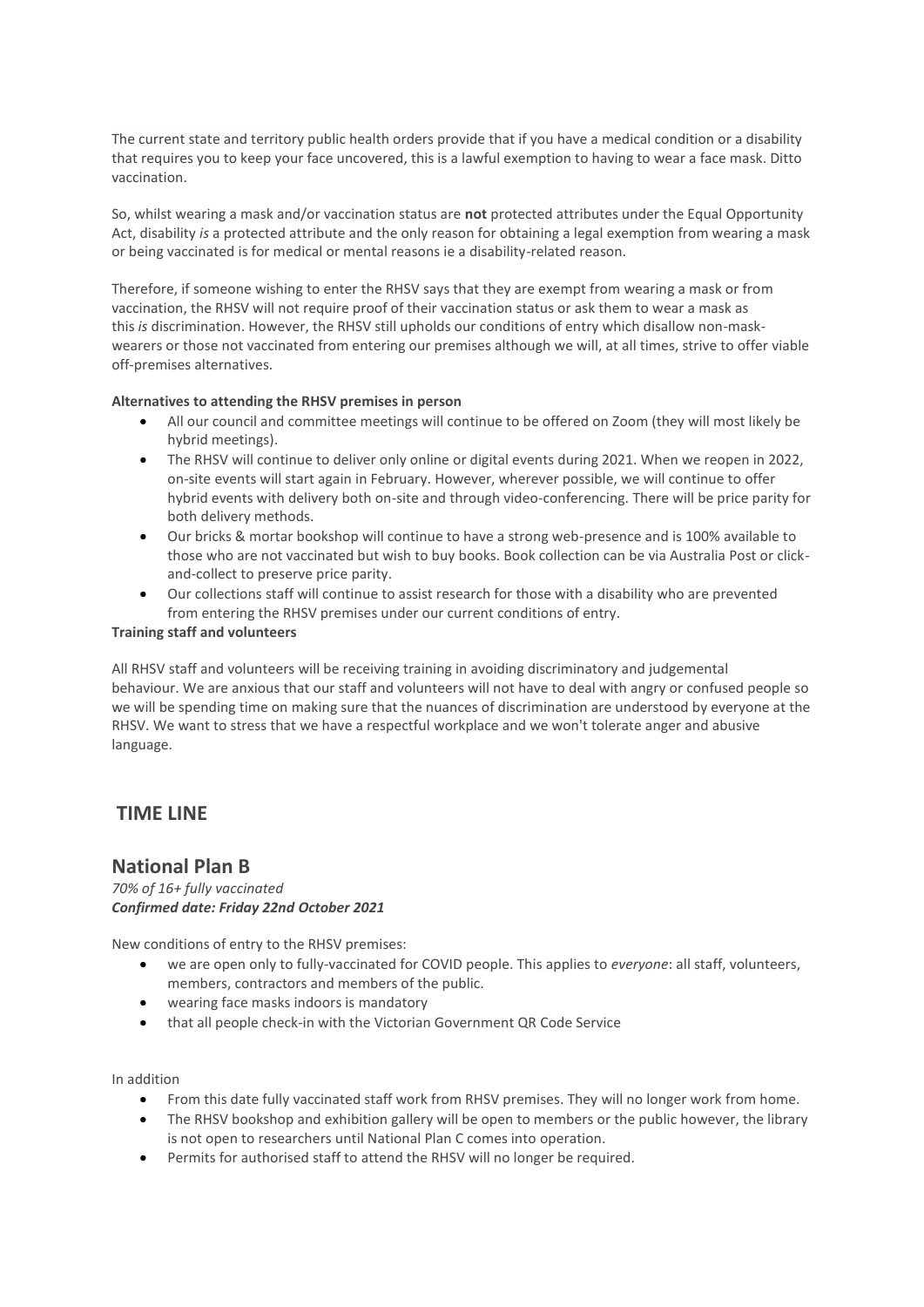

# **ROYAL HISTORICAL SOCIETY OF VICTORIA INC.**

239 A'Beckett Street, Melbourne 3000

- Staff who are partially vaccinated or unvaccinated for COVID can continue to work from home until fully vaccinated for COVID.
- Staff who have an authorised medical exemption can continue to work from home.
- The RHSV will continue to offer COVID vaccination leave for staff.

*From Friday 22nd of October, in metropolitan Melbourne, there will be no restrictions on people leaving their home or a curfew, and no travel limit within metropolitan Melbourne. People in the city still won't be able to visit regional Victoria, however. In metropolitan Melbourne, ten visitors, including dependents, will be able to visit a home each day. Outdoor gatherings will increase to 15 people. Up to 20 fully vaccinated people will be allowed inside at hospitality venues with 50 outside, subject to density limits.*

*In regional Victoria, hospitality and entertainment venues can open indoors to 30 fully vaccinated people.*

### **National Plan C**

*80% of 16+ fully vaccinated Indicative date: 5th November 2021 (but probably earlier)*

The RHSV is fully reactivated.

Conditions of entry to the RHSV premises continue to include:

- we are open only to fully-vaccinated for COVID people. This applies to *everyone*: all staff, volunteers, members, contractors and members of the public.
- wearing face masks indoors is mandatory
- that all people check-in with the Victorian Government QR Code Service

In addition

- All staff are expected to be fully vaccinated and able to return to work at the RHSV.
- Volunteers who are fully vaccinated for COVID can return to work at the RHSV.
- Staff and volunteers who remain unvaccinated for COVID by choice may not be able to have special arrangements made for them, which may lead to them compromising their ability to fulfil their respective obligations for work.

### **National Plan D**

*80% of 12+ fully vaccinated Indicative date: 19 November 2021*

Conditions of entry to the RHSV premises continue to include:

- we are open only to fully-vaccinated for COVID people. This applies to *everyone*: all staff, volunteers, members, contractors and members of the public.
- wearing face masks indoors is mandatory
- that all people check-in with the Victorian Government QR Code Service

### **Until 31 January 2022**

These measures will remain in place until 31 January 2022, or until further information is made available from the government about COVID controls for the unvaccinated members of our community.